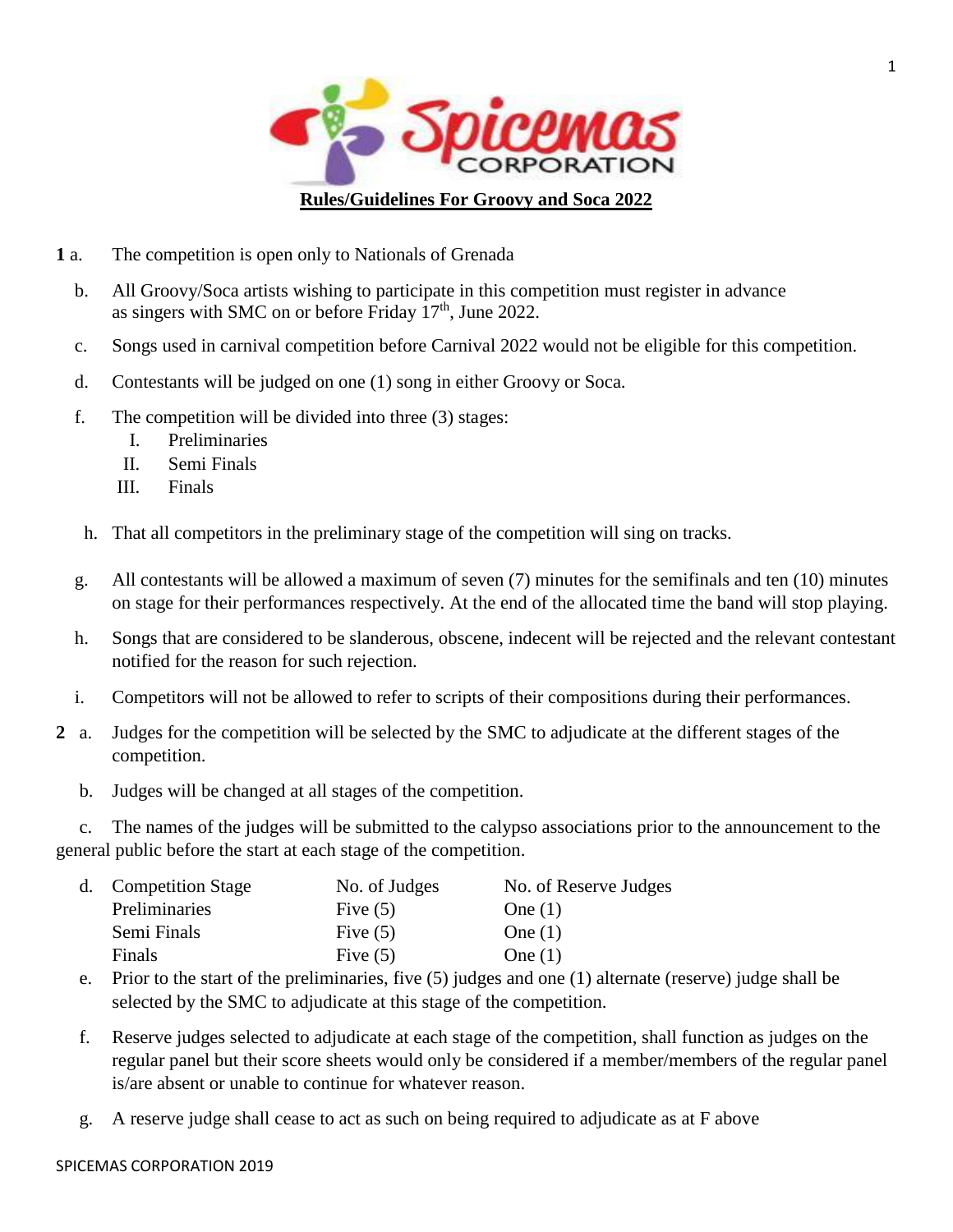h. Semi Finals

Prior to the start of the Semi Finals, five (5) judges and one (1) reserve shall be selected by the SMC to adjudicate at the Semi Finals.

#### i. Finals

Prior to the start of the Finals, five (5) judges and one (1) reserve shall be selected by the SMC to adjudicate at the Finals.

- j. A maximum of two (2) persons shall be eligible to serve as either a judge or reserve judge at the Final, if that person has served as a judge either at the Preliminary or Semi Final stages of the competition.
- **3** a. Criteria (100 points) (SOCA)

| Lyrics                | 20 points |
|-----------------------|-----------|
| Melodic structure     | 20 points |
| Arrangement           | 10 points |
| Performance           | 30 points |
| Originality           | 10 points |
| <b>Crowd Response</b> | 10 points |
|                       |           |

Total 100 points

b. Criteria – (100 points) (GROOVY)

| Lyrics                               | 20 points  |
|--------------------------------------|------------|
| Melody                               | 20 points  |
| Groovy (Rhythm, Tempo&Mood)15 points |            |
| Arrangement                          | 10 points  |
| Presentation:                        |            |
| Performance                          | 10points   |
| Rendition                            | 10 points  |
| Originality                          | 10points   |
| Crowd response                       | 05 points  |
| Total                                | 100 points |

- *c. NB: Each competing Soca/Groovy artiste appearing at the Semi Finals stage of the competition including standby will receive Groovy: \$500.00 Soca: \$1000.00.*
- d. All competitors in both Soca/Groovy including standby are required to submit recordings of the songs they will be singing at the Finals to the SMC for promotional purposes immediately after the Semi Finals.
- e. The results of the Semi Finals will be announced immediately after competition.
- f. All Semi Finalists/Finalists must ensure their scores are written prior to the start of band rehearsals.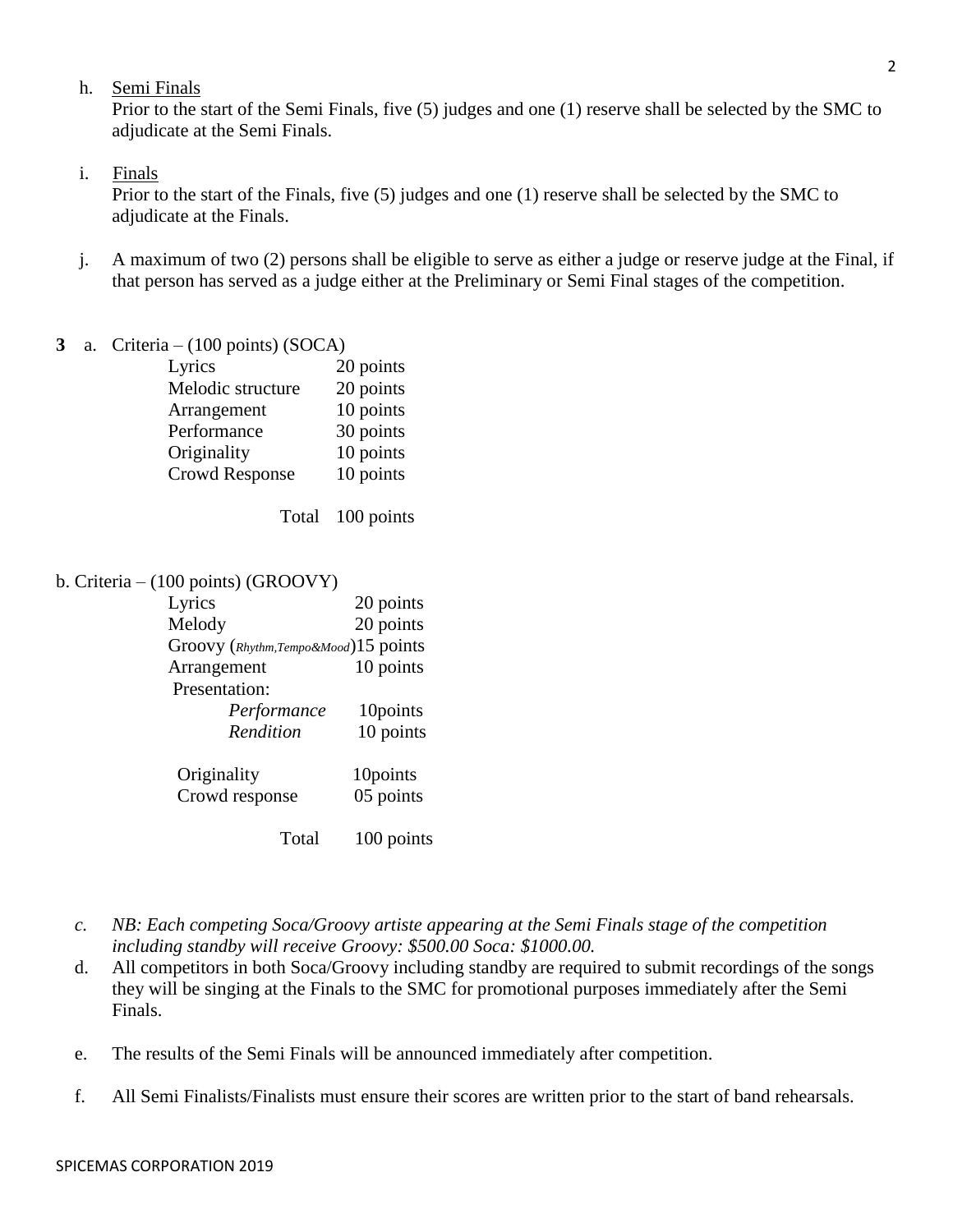### **4** a. Judging System: High/Low Selection of Semi Finalist

- b. Semi Finalist will be selected by the High/Low system
- c. At the end of the preliminary stage, the five (5) judges' score sheets will be used to produce an order of merit list for the Semi Finals.
- d. The highest and the lowest points will be deleted and the remaining three (3) scores tallied to arrive at the mean score for each contestant.
- e. The mean score shall determine the position in which a contestant shall be placed.
- f. In the event of a dead-lock (tie) situation for places into the Semi Finals stages of the competition, the following procedures shall be followed:
- $\triangleright$  All tied persons must be allowed to move on to the semis and finals stages of competition.
- i. *NB: The names of the Semi Finalists shall be published in alphabetical order.*
- **5** a. There shall be thirty (30) Semi Finalists in the SOCA MONARCH category and twenty-five (25) Semi-Finalists in the GROOVY MONARCH category.

 b. There shall be twelve (12) Finalist in both SOCA MONARCH and GROOVY MONARCH competitions.

- c. Eleven (11) selected from the Semi Final Stage in each competition and the defending monarch.
- **6** a. A resident band selected by the SMC will play for all contestants and arrangements will be made for each contestant to rehearse prior to the show.
	- b. Each contestant selected for the Semi Finals and Finals or his her designate must draw for their position of appearance in advance.
	- c. Failure to appear in your drawn position will result in disqualification from the competition.
	- d. Contestants will be contracted to the SMC on the day of the shows (Semi Finals/Finals) and must report to stage management at least one (1) hour prior to the start of the show.
	- e. Contestants must appear and perform in their correct positions as drawn prior to the competition or shall forfeit the right to compete.
	- f. Eleven (11) Finalists will be selected from among the Semi Finalist in order of merit for Soca Monarch.